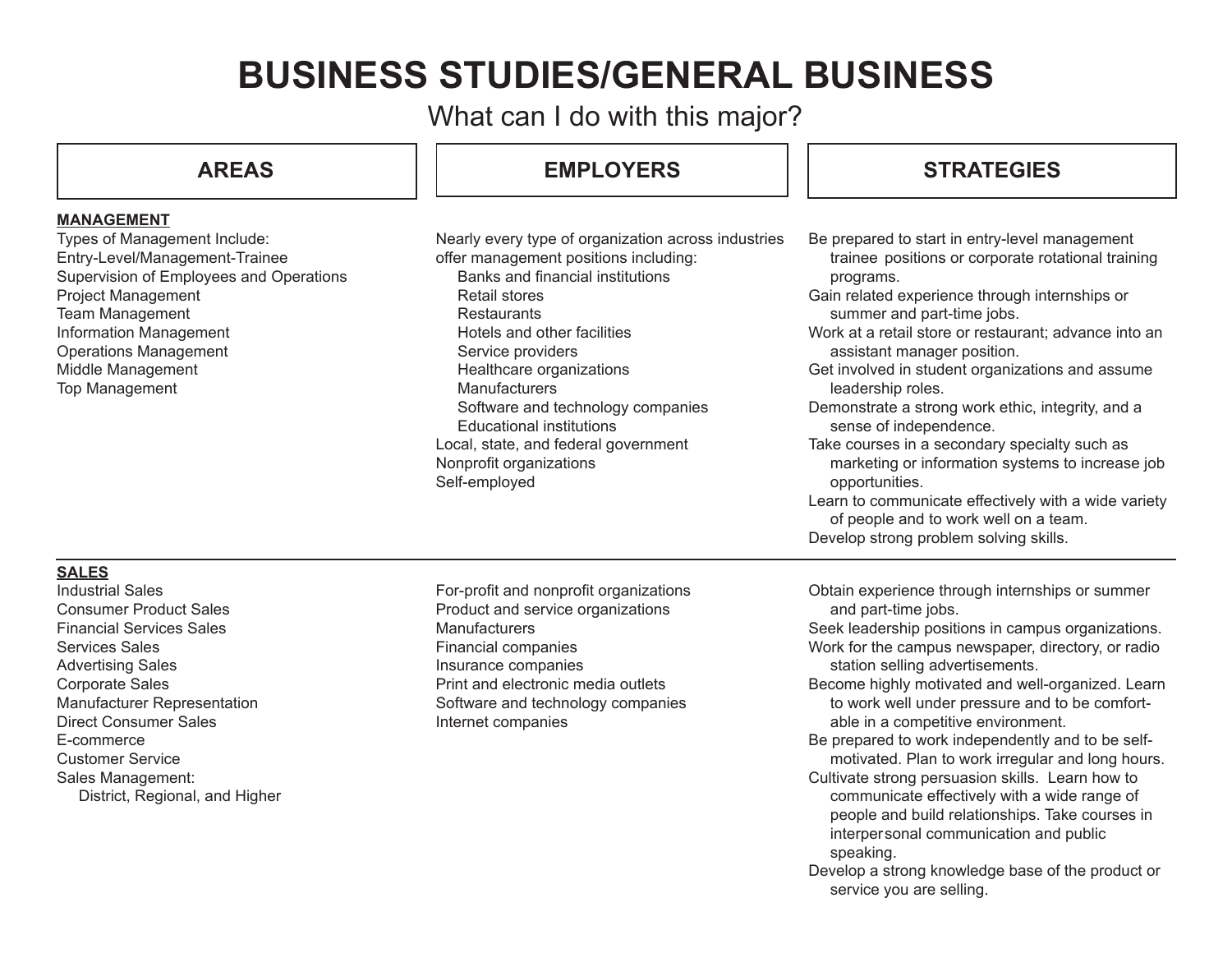| Dasiricss Otagics, Fago Z7                                                                                                                                |                                                                                                                                           |                                                                                                                                                                                                                                                                                                                                                                                                                                                                                                                            |
|-----------------------------------------------------------------------------------------------------------------------------------------------------------|-------------------------------------------------------------------------------------------------------------------------------------------|----------------------------------------------------------------------------------------------------------------------------------------------------------------------------------------------------------------------------------------------------------------------------------------------------------------------------------------------------------------------------------------------------------------------------------------------------------------------------------------------------------------------------|
| <b>AREAS</b>                                                                                                                                              | <b>EMPLOYERS</b>                                                                                                                          | <b>STRATEGIES</b>                                                                                                                                                                                                                                                                                                                                                                                                                                                                                                          |
| <b>SALES CONTINUED</b>                                                                                                                                    |                                                                                                                                           | To deliver effective customer service, develop<br>problem solving skills, self-confidence,<br>assertiveness, and empathy. Become committed<br>to customer satisfaction.<br>Some positions in sales, such as pharmaceuticals,<br>require at least one to two years of a proven<br>record in outside sales. Be prepared to start in<br>a different industry before getting a job in<br>pharmaceuticals.                                                                                                                      |
| <b>INSURANCE</b><br><b>Sales</b><br>Claims<br>Underwriting<br>Risk Management<br>Asset Management<br><b>Loss Control</b><br><b>Customer Service</b>       | Insurance firms<br>Insurance brokers                                                                                                      | Talk to professionals in the industry to learn more<br>about claims, underwriting, and risk manage-<br>ment. Many entry-level positions exist in these<br>areas.<br>Initiative and sales ability are necessary to be a<br>successful agent or broker.<br>Develop strong communication skills as many<br>positions require interaction with others and the<br>ability to explain information clearly and<br>concisely.<br>There are many certifications in the insurance<br>industry. Research those relevant to your area. |
| <b>BANKING</b><br><b>Commercial Banking</b><br>Retail/Consumer Banking<br><b>Credit Analysis</b><br>Lending<br><b>Trust Services</b><br>Mortgage Services | <b>Banks</b><br>Credit unions<br>Savings and loan associations<br>Financial services institutions<br>Wholesale lenders<br>Housing lenders | Build a solid background in business including<br>marketing and accounting.<br>Seek experience through part-time, summer, or<br>internship positions in a bank.<br>Develop strong interpersonal and communication<br>skills in order to work well with a diverse clientele.                                                                                                                                                                                                                                                |

Branch Management Operations

Housing lenders Federal Reserve banks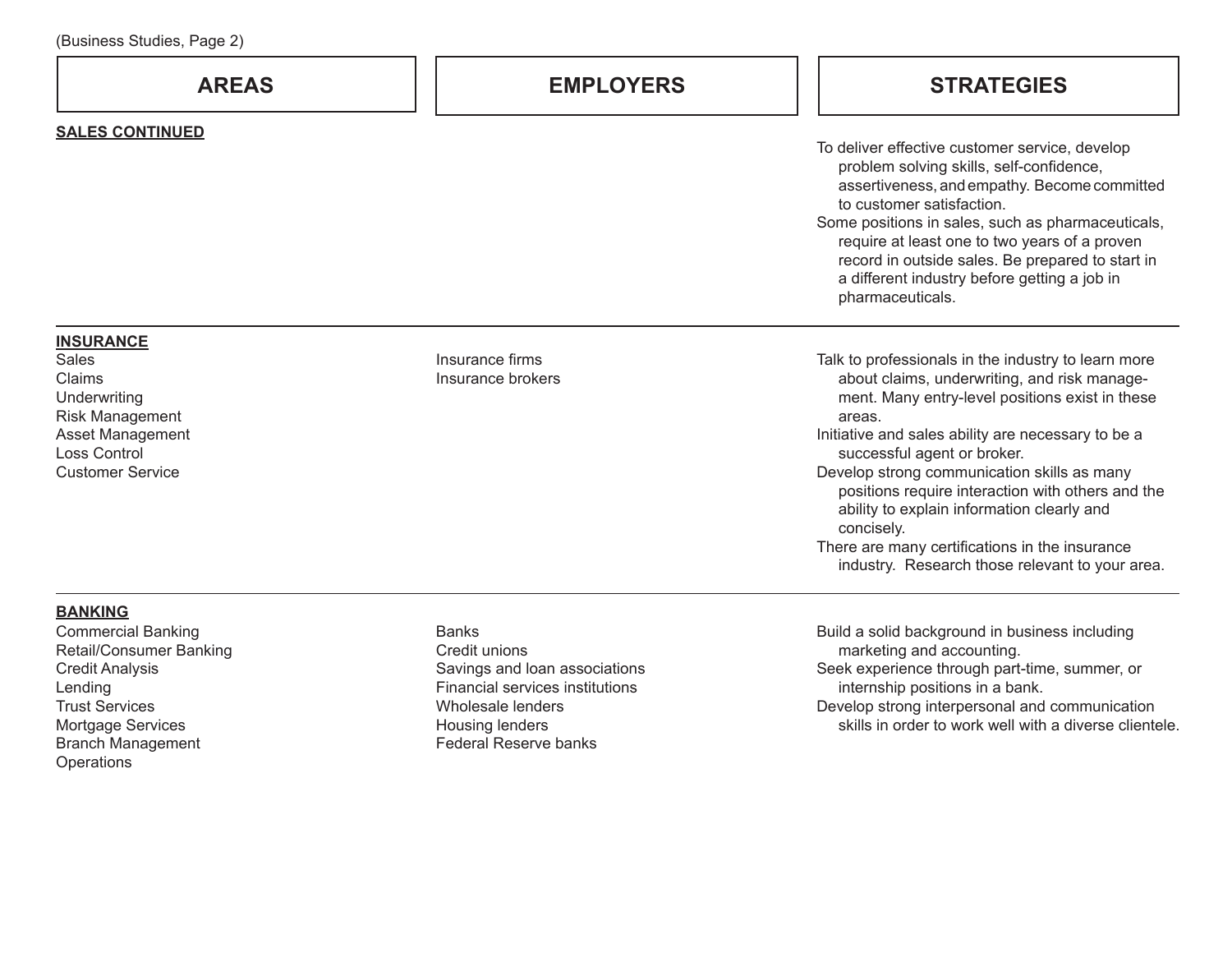#### **REAL ESTATE**

Brokerage/Sales: Residential **Commercial** Office and Industrial Farm and Land Property Management Appraising Land Development

# **AREAS EMPLOYERS**

Real estate brokers and firms Banks Appraisal firms Apartment and condominium complexes Leasing offices **Developers** Large corporations: real estate departments

# **STRATEGIES**

Research the process of becoming a real estate broker through the National Association of Realtors. Every state requires a combination of real estate courses, passing an exam, and other criterion to gain a license.

- Obtain sales experience through part-time, summer, or internship positions.
- Develop an entrepreneurial spirit as nearly 60% of brokers and agents are self-employed.
- Be willing to work evenings and weekends to accommodate clients' schedules.
- Investigate apprenticeships in appraisal if that is an area of interest.

### **HUMAN RESOURCE MANAGEMENT**

Recruiting/Staffing Compensation **Benefits Training** Safety Employee Relations Industrial Relations Organizational Development Equal Employment Opportunity Employment Law **Consulting** 

Large organizations in a variety of industries including: Banks and financial institutions Retail stores **Restaurants**  Hotels and other facilities Service providers Healthcare organizations **Manufacturers** Software and technology companies Educational institutions Temporary or staffing agencies Executive search firms Local, state, and federal government Labor unions Major nonprofit organizations

Take courses in the social sciences such as psychology and sociology. Gain relevant experience through internships. Hone your verbal and written communication skills. Learn to solve problems creatively, and build strong conflict resolution skills. Develop good computer skills because many human resource systems are automated. Join the Society of Human Resource Management and other related professional associations. Be prepared for continuous learning once in the profession, and seek endorsements such as the Professional Human Resource Certification or Certified Employee Benefits Specialist. Earn a master's degree for career advancement or a law degree for employment law.